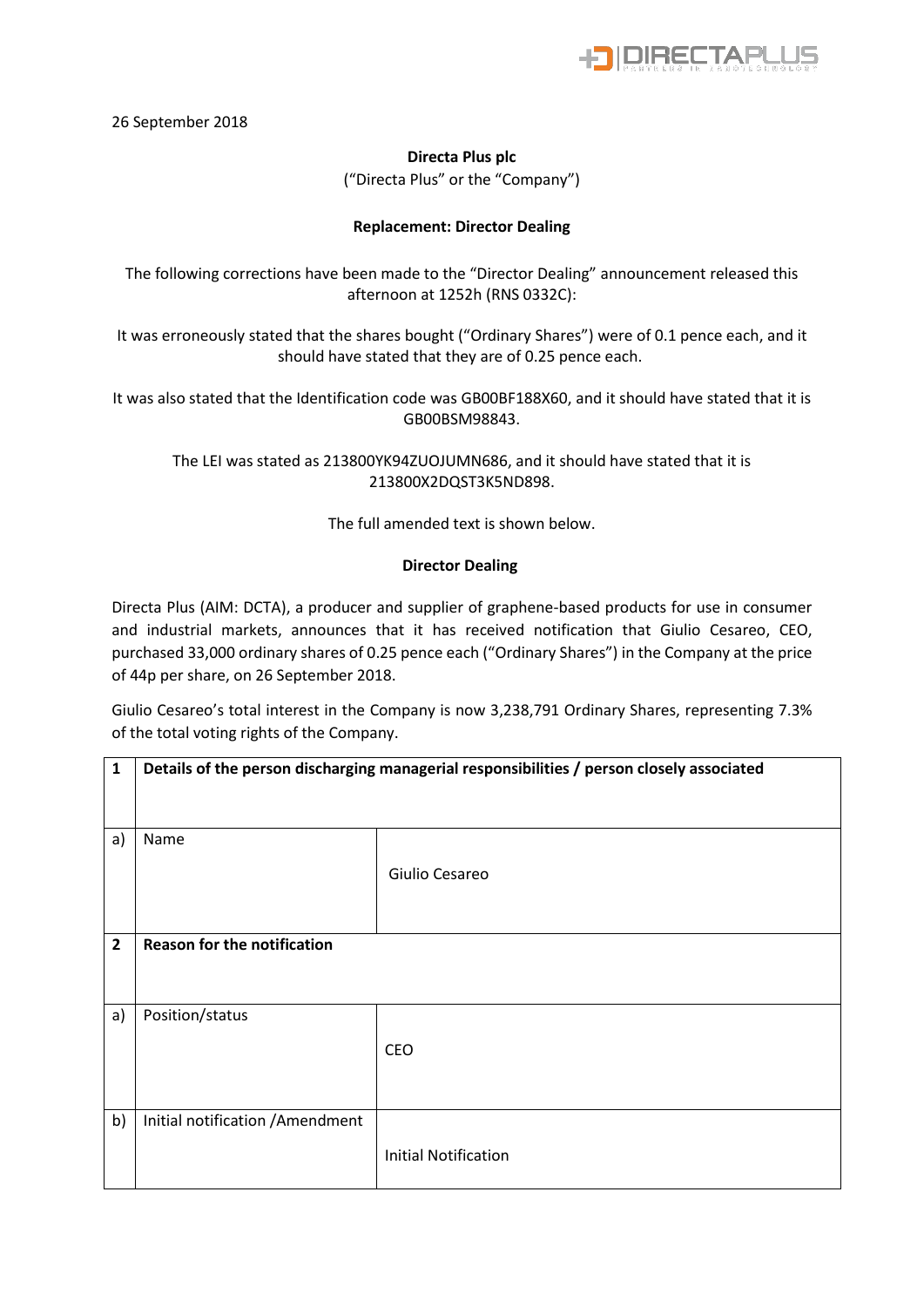

| 3  | Details of the issuer, emission allowance market participant, auction platform, auctioneer or<br>auction monitor                                                                                     |  |                               |           |  |  |  |
|----|------------------------------------------------------------------------------------------------------------------------------------------------------------------------------------------------------|--|-------------------------------|-----------|--|--|--|
| a) | Name                                                                                                                                                                                                 |  | Directa Plus plc              |           |  |  |  |
| b) | LEI                                                                                                                                                                                                  |  | 213800X2DQST3K5ND898          |           |  |  |  |
| 4  | Details of the transaction(s): section to be repeated for (i) each type of instrument; (ii) each type<br>of transaction; (iii) each date; and (iv) each place where transactions have been conducted |  |                               |           |  |  |  |
| a) | Description of the financial<br>instrument, type of instrument                                                                                                                                       |  | ordinary shares of 0.25p each |           |  |  |  |
|    | Identification code                                                                                                                                                                                  |  | ISIN: GB00BSM98843            |           |  |  |  |
| b) | Nature of the transaction                                                                                                                                                                            |  | Acquisition of shares         |           |  |  |  |
| c) | Price(s) and volume(s)                                                                                                                                                                               |  |                               |           |  |  |  |
|    |                                                                                                                                                                                                      |  | Price(s)                      | Volume(s) |  |  |  |
|    |                                                                                                                                                                                                      |  | 44p                           | 33,000    |  |  |  |
|    |                                                                                                                                                                                                      |  |                               |           |  |  |  |
| d) | Aggregated information                                                                                                                                                                               |  |                               |           |  |  |  |
|    |                                                                                                                                                                                                      |  |                               |           |  |  |  |
|    | - Aggregated volume                                                                                                                                                                                  |  | 33,000                        |           |  |  |  |